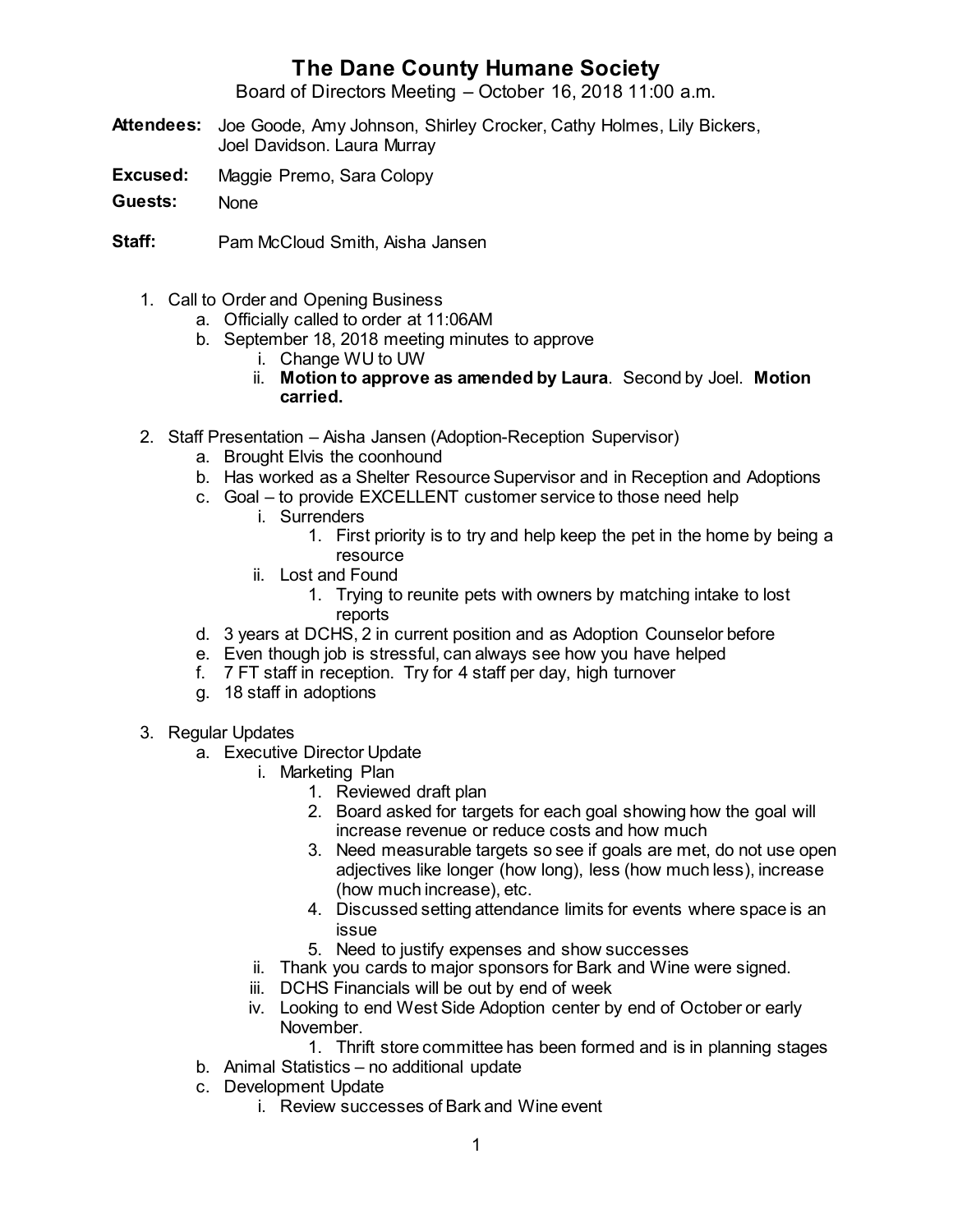## **The Dane County Humane Society**

Board of Directors Meeting – October 16, 2018 11:00 a.m.

- ii. Plans for Donor Appreciation breakfast were reviewed
- iii. Completed discussion on Marketing Plan review
- d. Questions on current financials none
- 4. Old Business
	- a. Executive Director Review Status and Scheduling
		- i. Review will be finalized in close session
		- ii. Will be completed by beginning of November by Joel and Laura
	- b. Plan for Mission Statement Workshop
		- i. Likely beginning of 2019
	- c. Plan for Presentation on Civil and Criminal Laws Impacting Animals
		- i. December or January, depending on Joe's schedule
	- d. Updates on New Directors
		- i. Two candidates have expressed their interest and met with Joe and **Cathy**
		- ii. Targeting joining board by January meeting
	- e. Board Operations Chairman
		- i. More discussion after new members join
- 5. New Business
	- a. The Role of a Non-Profit Board
		- i. Joe reviewed the role of the Board with handouts
		- ii. Board speaks with ONE voice, individual directors are not the opinion of the board
		- iii. Board focuses on big picture and the policies that drive the organization
		- iv. General discussion followed regarding the role, ending with overall agreement on the role of each director.
- 6. Committee Activity and Charters
	- a. Finance no meeting this month due to scheduling and lack of financials
	- b. Philanthropy focusing on first event in February which will target Fostering
	- c. Nominating updated in Old Business
	- d. Board Operations no update
	- e. Legislative
		- i. Joel wants to meet with Pam regarding interaction with other organizations
		- ii. The Badger State conference was recommended to Joel for background information.
- 7. Adjourn to Closed Session
	- a. Meeting was adjourned at 11:32AM.
- 8. Reconvene from Closed Session at 1:33PM.
- 9. 2019 Budget
	- a. **Motion by Cathy to approve the budget with the changes discussed in Closed Session, subject to final version being distributed at November Board meeting.** Second by Amy. **Motion carried**.
- 10. Adjourn